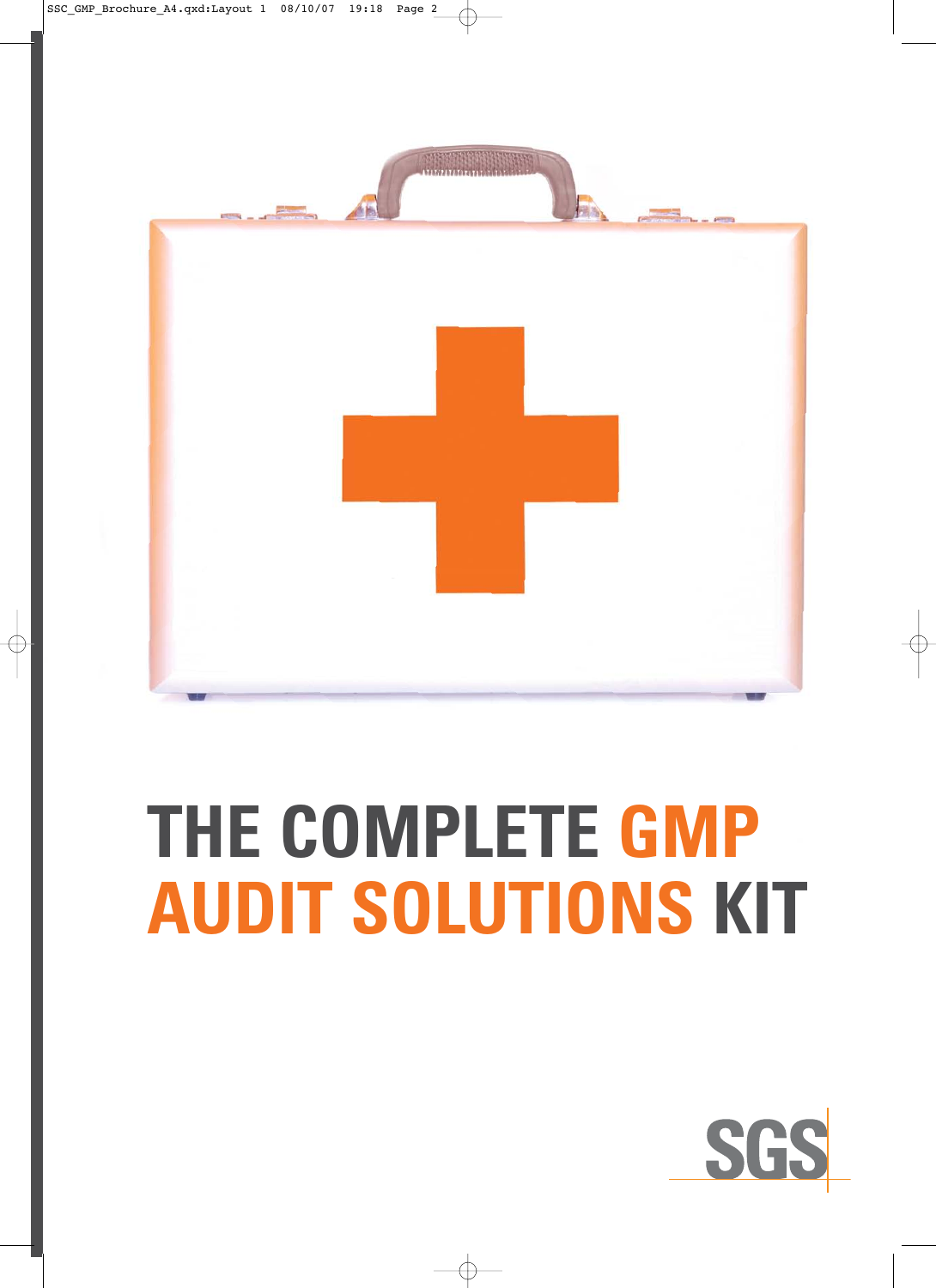# **WITH THE PHARMACEUTICAL SUPPLY CHAIN STRETCHING FROM DEVELOPED TO EMERGING MARKETS TODAY, THE REGULATORY OBLIGATIONS FACING ALL THOSE INVOLVED ARE INCREASING.**

A trusted global partner, who specialises in quality management systems audits and certifications, with a firm base in Good Manufacturing Practices (GMP), and who can handle the volume, complexity and breadth of today's regulatory environment in a globally consistent manner, has never been needed more.

### **COMPLEX REGULATORY LANDSCAPE**

As the pharmaceutical industry continues to grow and developed markets evolve, more and more manufacturing is relocating to emerging markets. Regulatory obligations and guidance on efficacy, quality and safety throughout the entire product life cycle will continue to increase as industry regulatory bodies require drug companies to control and ensure the quality of their entire supply chain.

Considering the distributed nature of today's pharmaceutical supply chain, ensuring quality throughout is an enormous task. Drug companies wishing to conduct GMP auditing of their extended supply chains using their own resources are faced with the sheer complexity and volume of the supplier audits that must be conducted.

In addition, governments in emerging markets are tightening regulations for the pharmaceutical industry in their countries. This brings suppliers more in line with what is accepted as good manufacturing practice in Europe and North America and gives these suppliers

a valuable head start against their competitors as they vie for business from drug companies.

### **A RELIABLE PARTNER**

As the global leader in quality management systems audits and certifications, SGS can help parties across the entire pharmaceutical supply chain manage and improve the quality of their products in a globally consistent, reliable and efficient manner through services and solutions tailored specifically for pharmaceutical quality assurance.

SGS runs the world's largest network of independent auditors of Quality Management Systems that are focused on US Food and Drug Administration and European Commission regulations and directives on GMP and provides outsourced quality assurance and good manufacturing practice services to customers around the world.

Operating a network of offices and laboratories in 135 countries around the world, SGS works as one company globally, providing a single point of

contact for customers, while at the same time understanding and appreciating the cultural and regulatory differences from country to country.

SGS's provides a wide range of GMP solutions for the entire pharmaceutical and bio-tech industries supply chain, including drug manufacturers, suppliers and regulators.

### **EUROPEAN DRUG COMPANY USES SGS TO MONITOR COMPLIANCE IN ASIA**

A European based drug company needed to monitor the compliance of one of their active pharmaceutical ingredients (API) suppliers in Asia. The drug company turned to SGS to verify the actual quality status of the API supplier, which SGS performed during a two-day GMP audit of the supplier against the accepted and harmonised global standard for API manufacturers, ICH Q7A. The drug company was able to use the SGS audit report to their advantage during a standard regulatory agency inspection.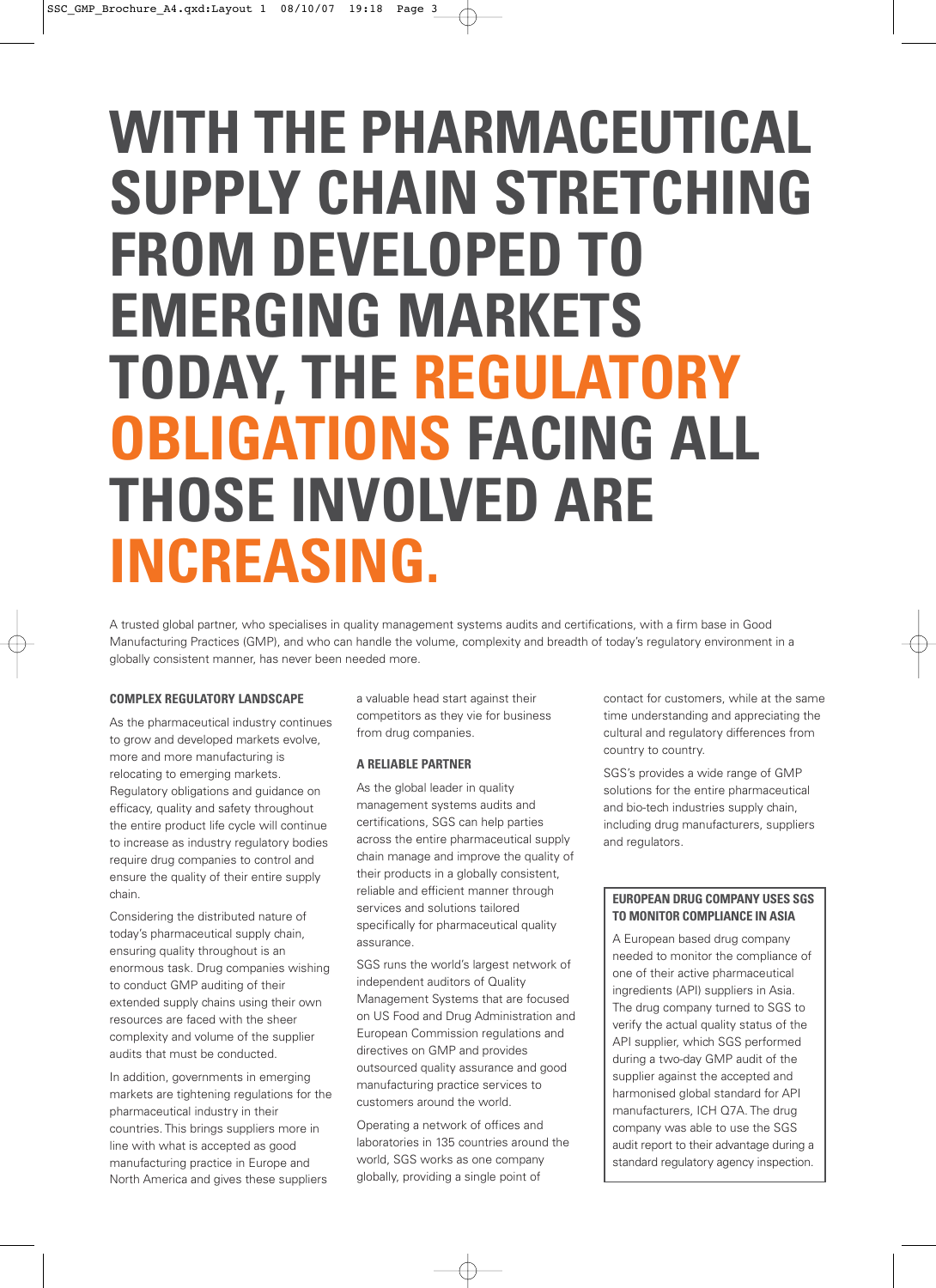# **WHY SGS?**

For more than 120 years, SGS has built its brand as the world's leading inspection, verification, and testing and certification company. SGS is the global leader in quality management systems audits and certifications with over 100,000 organisations certified across a wide variety of industry segments.

SGS provides a vast array of GMP compliant analytical techniques for the quality control of pharmaceuticals. The combination of strong technical expertise combined with more than 30 years of experience in GMP regulated contract services provides SGS's customers with a unique solution for their needs in pharmaceutical analysis.

The SGS approach is transparent and logical, which is what makes SGS the ideal independent partner to help you in your quest for continuous improvement. Our experts are hand-selected and trained based on their technical expertise as well as their business acumen, and like all SGS employees their objectivity, ethics and confidentiality are beyond reproach.

### **FOR MORE INFORMATION**

To learn more about SGS's GMP audit solutions, email gmp-audits@sgs.com or call +41 22 739 9111. An SGS representative would be pleased to speak with you about your company's needs and to propose solutions.

# **VISIT WWW.SGS.COM/PHARMA-GMP**

|                                                                                         |                                                                                                          | <b>GMP AUDIT SOLUTIONS KIT</b>                                                                                                                                                      |                                                                                                                                             |                                                           |  |
|-----------------------------------------------------------------------------------------|----------------------------------------------------------------------------------------------------------|-------------------------------------------------------------------------------------------------------------------------------------------------------------------------------------|---------------------------------------------------------------------------------------------------------------------------------------------|-----------------------------------------------------------|--|
| <b>SUPPLIERS</b>                                                                        |                                                                                                          | <b>DRUG MANUFACTURERS</b>                                                                                                                                                           |                                                                                                                                             |                                                           |  |
|                                                                                         |                                                                                                          |                                                                                                                                                                                     |                                                                                                                                             |                                                           |  |
| <b>GAP-AUDITING</b>                                                                     |                                                                                                          | <b>COMPLIANCE MONITORING FOR SUPPLIERS</b><br>TO ENSURE OPTIMAL QUALITY IS DELIVERED                                                                                                |                                                                                                                                             | <b>GLOBAL KEY ACCOUNT</b><br><b>MANAGEMENT</b>            |  |
|                                                                                         | TO CLIENTS SUCH AS MULTINATIONALS,<br><b>INCLUDING GENERIC PRODUCERS</b><br><b>AND BIOTECH COMPANIES</b> |                                                                                                                                                                                     | <b>PRE-INSPECTION</b><br><b>ASSESSMENTS FOR</b><br><b>HOME COUNTRY</b><br><b>REGULATORY BODIES,</b><br>E.G., US FDA, EU EMEA,<br>JPAL, ETC. |                                                           |  |
| <b>CONSULTANCY AND</b><br><b>TRAINING SERVICES</b>                                      |                                                                                                          | <b>PRE-INSPECTION ASSESSMENTS</b><br><b>FOR LOCAL AND FOREIGN</b><br><b>REGULATORY BODIES</b>                                                                                       |                                                                                                                                             |                                                           |  |
| <b>PREPARING FOR CHANGES IN</b><br><b>REGULATORY SYSTEMS AND</b><br><b>ENVIRONMENTS</b> |                                                                                                          | <b>INITIAL SET UP AND MAINTENANCE</b><br>OF QUALITY MANAGEMENT SYSTEMS                                                                                                              |                                                                                                                                             | <b>TRAINING OF QUALITY</b><br><b>MANAGEMENT PERSONNEL</b> |  |
| <b>CONSULTANCY AND</b><br><b>TRAINING SERVICES</b>                                      |                                                                                                          | <b>COMPLIANCE MONITORING OF SUPPLIERS SUCH</b><br>AS MANUFACTURERS OF ACTIVE AND NON-ACTIVE<br><b>INGREDIENTS, CMOS AND PRODUCERS OF OTHER</b><br><b>RAW MATERIALS AND SUPPLIES</b> |                                                                                                                                             | <b>GAP-AUDITING</b>                                       |  |
|                                                                                         |                                                                                                          |                                                                                                                                                                                     |                                                                                                                                             | <b>CONTRACTOR</b>                                         |  |